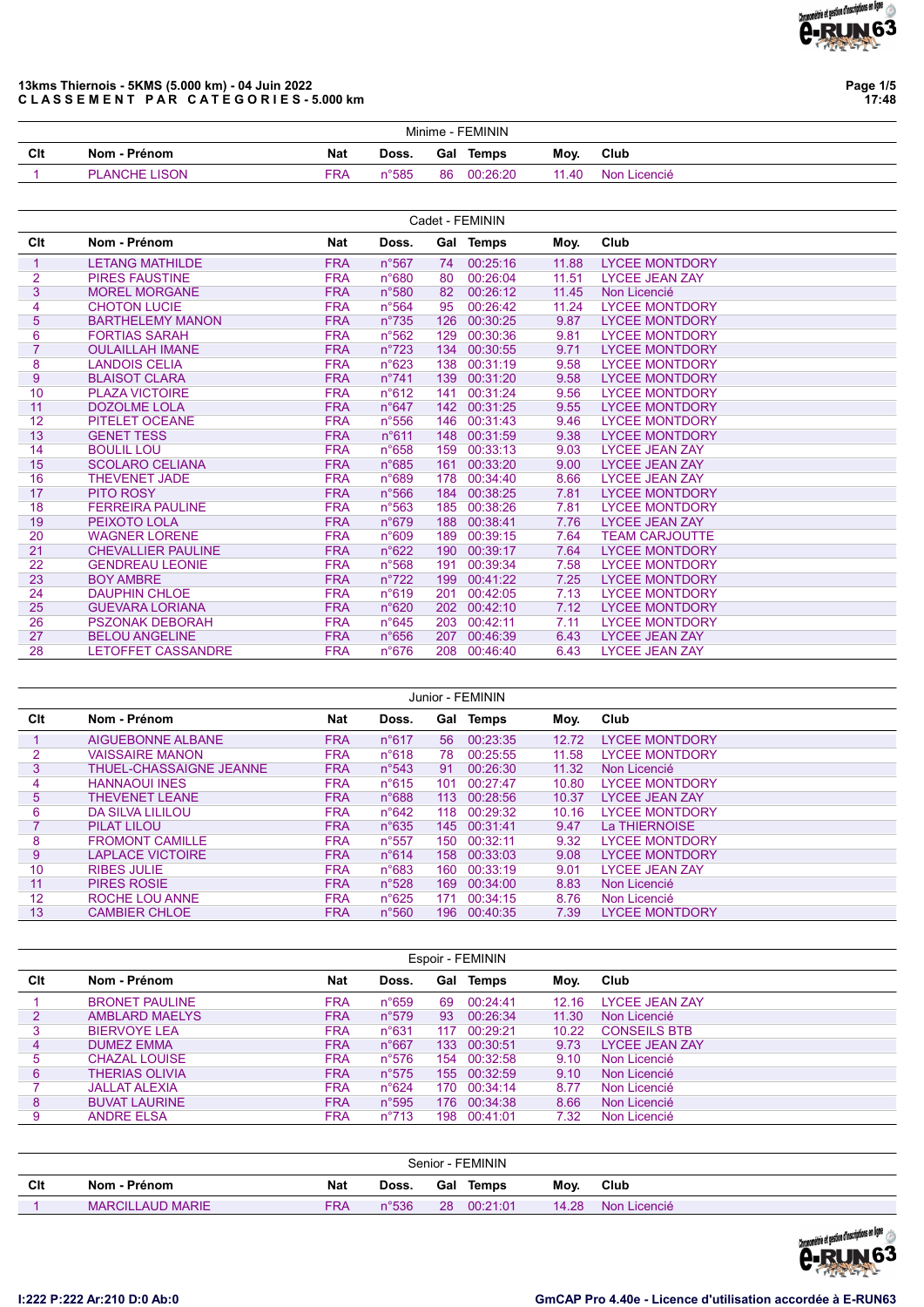

### 13kms Thiernois - 5KMS (5.000 km) - 04 Juin 2022 CLASSEMENT PAR CATEGORIES-5.000 km

Page 2/5 17:48

|     |                           |            |                |      | Senior - FEMININ |       |                       |
|-----|---------------------------|------------|----------------|------|------------------|-------|-----------------------|
| Clt | Nom - Prénom              | <b>Nat</b> | Doss.          | Gal  | Temps            | Moy.  | Club                  |
| 2   | <b>HANNAOUI LINA</b>      | <b>FRA</b> | n°590          | 63   | 00:24:08         | 12.43 | Non Licencié          |
| 3   | <b>GOUBERT NATHALIE</b>   | <b>FRA</b> | $n^{\circ}718$ | 66   | 00:24:32         | 12.23 | <b>CUC ATHLETISME</b> |
| 4   | <b>FONTENILLE PAULINE</b> | <b>FRA</b> | $n^{\circ}522$ | 72   | 00:25:03         | 11.98 | Non Licencié          |
| 5   | <b>JOTHY MANON</b>        | <b>FRA</b> | $n^{\circ}592$ | 111  | 00:28:42         | 10.46 | Non Licencié          |
| 6   | <b>TABRAN CHARLOTTE</b>   | <b>FRA</b> | n°599          | 119  | 00:29:33         | 10.15 | Non Licencié          |
|     | <b>REYMOND AMELIA</b>     | <b>FRA</b> | n°520          | 122  | 00:30:15         | 9.92  | Non Licencié          |
| 8   | <b>CHABANIS MYRIAM</b>    | <b>FRA</b> | n°661          | 124  | 00:30:18         | 9.90  | <b>LYCEE JEAN ZAY</b> |
| 9   | <b>FAYE LAURIANNE</b>     | <b>FRA</b> | $n^{\circ}571$ | 128  | 00:30:32         | 9.83  | <b>LYCEE MONTDORY</b> |
| 10  | <b>MONDIERE ESTELLE</b>   | <b>FRA</b> | $n^{\circ}710$ | 130. | 00:30:38         | 9.80  | <b>SIGVARIS</b>       |
| 11  | <b>LACOMBE AUDREY</b>     | <b>FRA</b> | n°628          | 143  | 00:31:27         | 9.54  | Non Licencié          |
| 12  | <b>JAURY ANGELE</b>       | <b>FRA</b> | $n^{\circ}651$ | 149  | 00:32:05         | 9.35  | Non Licencié          |
| 13  | <b>FERY CATHEL</b>        | <b>FRA</b> | $n^{\circ}650$ | 151  | 00:32:25         | 9.26  | Non Licencié          |
| 14  | <b>SOULARD JULIE</b>      | <b>FRA</b> | $n^{\circ}636$ | 163  | 00:33:35         | 8.93  | Non Licencié          |
| 15  | <b>RIBES AMANDINE</b>     | <b>FRA</b> | $n^{\circ}605$ | 182  | 00:38:20         | 7.83  | Non Licencié          |
| 16  | <b>RONZIER EMMA</b>       | <b>FRA</b> | $n^{\circ}652$ | 193  | 00:39:48         | 7.54  | Non Licencié          |
| 17  | <b>VALLAS AURELIE</b>     | <b>FRA</b> | n°632          | 200  | 00:41:24         | 7.25  | <b>CONSEILS BTB</b>   |

|     |                              |            |                |      | Master 0 - FEMININ |       |                     |
|-----|------------------------------|------------|----------------|------|--------------------|-------|---------------------|
| Clt | Nom - Prénom                 | Nat        | Doss.          |      | <b>Gal Temps</b>   | Mov.  | Club                |
|     | <b>IULIANA DANCA LAMMERS</b> | FRA        | n°601          |      | 108 00:28:29       | 10.54 | Non Licencié        |
|     | <b>GOUTTESOLARD ELISE</b>    | <b>FRA</b> | $n^{\circ}603$ | 109. | 00:28:30           | 10.53 | Non Licencié        |
|     | <b>PAULET ANAIS</b>          | <b>FRA</b> | $n^{\circ}634$ | 164  | 00:33:37           | 8.93  | <b>CONSEILS BTB</b> |
|     | <b>CEYRAT ELODIE</b>         | FRA        | $n^{\circ}541$ | 174  | 00.34.36           | 8.67  | Non Licencié        |

| Master 1 - FEMININ |                              |            |                |     |           |       |              |  |  |  |  |
|--------------------|------------------------------|------------|----------------|-----|-----------|-------|--------------|--|--|--|--|
| Clt                | Nom - Prénom                 | Nat        | Doss.          |     | Gal Temps | Moy.  | Club         |  |  |  |  |
|                    | <b>MAS JULIE</b>             | <b>FRA</b> | $n^{\circ}551$ | 64  | 00:24:13  | 12.39 | Non Licencié |  |  |  |  |
|                    | <b>BOUHET AURELIE</b>        | <b>FRA</b> | $n^{\circ}629$ | 107 | 00:28:25  | 10.56 | Non Licencié |  |  |  |  |
|                    | <b>RAGE VIRGINIE</b>         | <b>FRA</b> | $n^{\circ}641$ | 120 | 00:29:34  | 10.15 | Non Licencié |  |  |  |  |
| 4                  | <b>VERDIER-BARBAT GAELLE</b> | <b>FRA</b> | $n^{\circ}524$ | 157 | 00:33:01  | 9.09  | Non Licencié |  |  |  |  |
|                    | <b>LECOMTE CLAIRE</b>        | <b>FRA</b> | $n^{\circ}637$ | 167 | 00:33:55  | 8.85  | Non Licencié |  |  |  |  |

|     |                                |            |                |     | Master 2 - FEMININ |       |                       |
|-----|--------------------------------|------------|----------------|-----|--------------------|-------|-----------------------|
| Clt | Nom - Prénom                   | <b>Nat</b> | Doss.          | Gal | Temps              | Moy.  | Club                  |
|     | LE CALVEZ CRYSTELLE            | <b>FRA</b> | $n^{\circ}597$ | 40  | 00:22:17           | 13.47 | WED RUN RUNNING SHOP  |
|     | CAVARD AURORE                  | <b>FRA</b> | $n^{\circ}712$ | 47  | 00:22:57           | 13.08 | <b>ASPTT CLERMONT</b> |
| 3   | <b>DUPOIS CELINE</b>           | <b>FRA</b> | $n^{\circ}701$ | 68  | 00:24:40           | 12.17 | Non Licencié          |
| 4   | <b>CONTIE MAGALI</b>           | <b>FRA</b> | $n^{\circ}737$ | 84  | 00:26:14           | 11.44 | <b>FCGTHIERS</b>      |
| 5   | <b>BARTHELEMY MARIE PIERRE</b> | <b>FRA</b> | $n^{\circ}633$ | 87  | 00:26:22           | 11.38 | <b>CONSEILS BTB</b>   |
| 6   | <b>BERTHET CAROLE</b>          | <b>FRA</b> | $n^{\circ}534$ | 136 | 00:31:16           | 9.60  | Non Licencié          |
|     | <b>PINERO MARIE</b>            | <b>FRA</b> | $n^{\circ}627$ | 144 | 00:31:33           | 9.51  | Non Licencié          |
| 8   | <b>CUTAYAR MAGALI</b>          | <b>FRA</b> | $n^{\circ}533$ | 166 | 00:33:54           | 8.85  | <b>RCT</b>            |
| 9   | STASKIEWICZ MARINETTE          | <b>FRA</b> | n°600          | 210 | 00:46:52           | 6.40  | Non Licencié          |

|     | Master 3 - FEMININ             |            |                |     |                  |       |                       |  |  |  |  |  |
|-----|--------------------------------|------------|----------------|-----|------------------|-------|-----------------------|--|--|--|--|--|
| Clt | Nom - Prénom                   | Nat        | Doss.          |     | <b>Gal Temps</b> | Mov.  | Club                  |  |  |  |  |  |
|     | <b>CHEVALIER FABIENNE</b>      | <b>FRA</b> | $n^{\circ}729$ | 20  | 00:20:33         | 14.60 | Non Licencié          |  |  |  |  |  |
|     | <b>BERNARDIN NATHALIF</b>      | <b>FRA</b> | $n^{\circ}578$ | 75  | 00:25:33         | 11.74 | Non Licencié          |  |  |  |  |  |
|     | <b>WAGNER NATHALIE</b>         | <b>FRA</b> | $n^{\circ}607$ |     | 123 00:30:16     | 9.91  | <b>TEAM CARJOUTTE</b> |  |  |  |  |  |
| 4   | <b>VERDIER-BARBAT BEATRICE</b> | <b>FRA</b> | $n^{\circ}525$ |     | 205 00:43:20     | 6.92  | Non Licencié          |  |  |  |  |  |
|     | <b>SERRA LAURENCE</b>          | <b>FRA</b> | $n^{\circ}705$ | 206 | 00:43:36         | 6.88  | Non Licencié          |  |  |  |  |  |
|     |                                |            |                |     |                  |       |                       |  |  |  |  |  |

|     | Master 4 - FEMININ         |            |                |      |                  |       |                       |  |  |  |  |  |
|-----|----------------------------|------------|----------------|------|------------------|-------|-----------------------|--|--|--|--|--|
| Clt | Nom - Prénom               | Nat        | Doss.          |      | <b>Gal Temps</b> | Mov.  | Club                  |  |  |  |  |  |
|     | <b>RIGAUDIAS ISABELLE</b>  | <b>FRA</b> | $n^{\circ}588$ |      | 115 00:29:11     | 10.28 | <b>LYCEE MONTDORY</b> |  |  |  |  |  |
|     | <b>SIROT BEATRICE</b>      | <b>FRA</b> | $n^{\circ}555$ | 147  | 00:31:57         | 9 39  | <b>LYCEE MONTDORY</b> |  |  |  |  |  |
|     | <b>LEON ANNIE</b>          | <b>FRA</b> | $n^{\circ}549$ | 187  | 00:38:33         | 7.78  | <b>FCGTHIFRS</b>      |  |  |  |  |  |
|     | <b>BOUQUET MARIE.NEIGE</b> | <b>FRA</b> | $n^{\circ}550$ | 192. | 00:39:42         | 7.56  | Non Licencié          |  |  |  |  |  |
|     | MOREL VERONIQUE            | <b>FRA</b> | $n^{\circ}591$ | 209. | 00.46.48         | 6.41  | <b>FCGTHIERS</b>      |  |  |  |  |  |

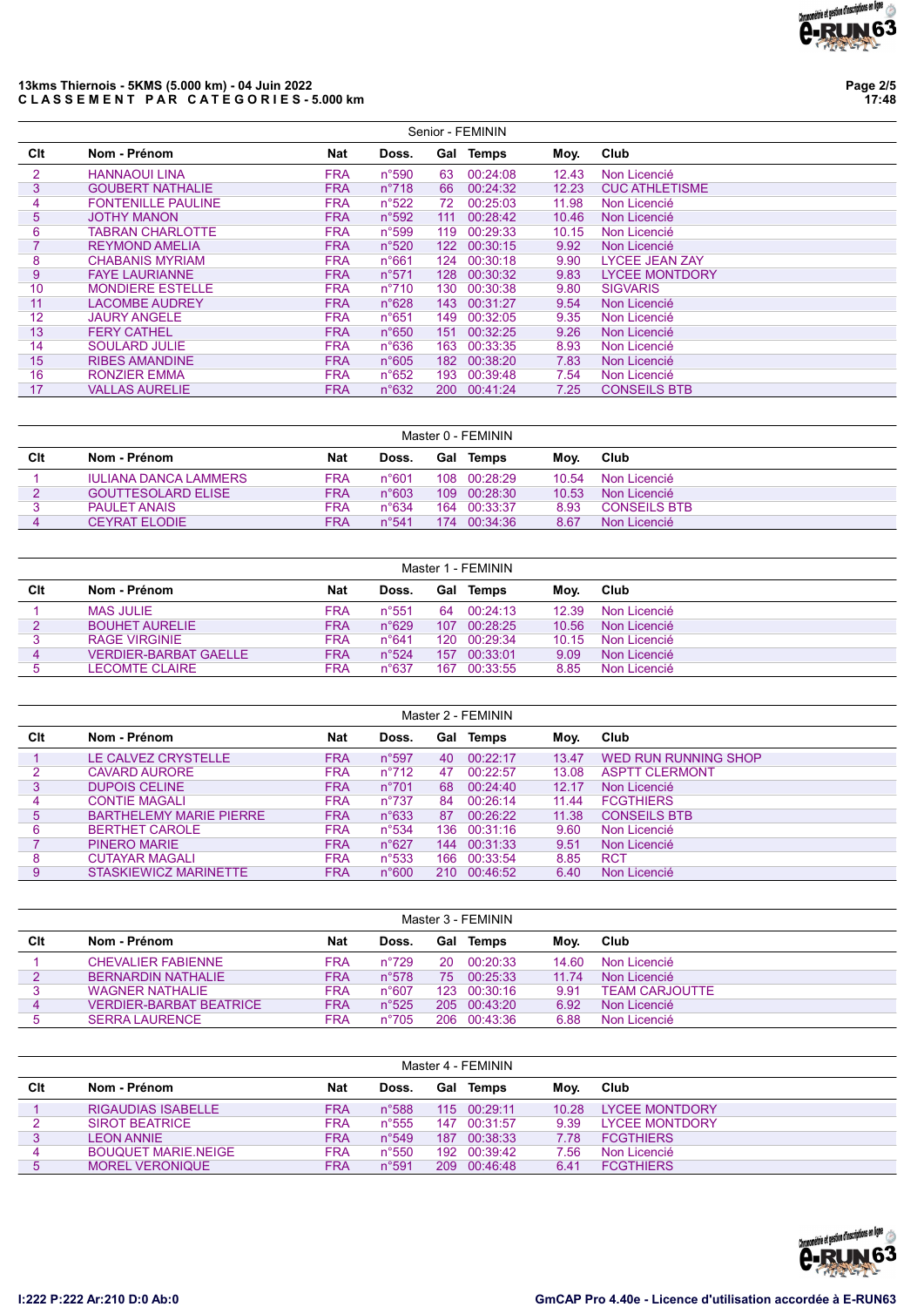

Page 3/5 17:48

### 13kms Thiernois - 5KMS (5.000 km) - 04 Juin 2022 CLASSEMENT PAR CATEGORIES-5.000 km

|     | Master 7 - FEMININ |            |                |  |              |      |              |  |  |  |
|-----|--------------------|------------|----------------|--|--------------|------|--------------|--|--|--|
| Clt | Nom - Prénom       | Nat        | Doss.          |  | Gal Temps    | Moy. | Club         |  |  |  |
|     | <b>NOEL GISELE</b> | <b>FRA</b> | $n^{\circ}594$ |  | 180 00:35:12 | 8.52 | Non Licencié |  |  |  |

|                |                                |            |                |    | Cadet - MASCULIN |       |                       |
|----------------|--------------------------------|------------|----------------|----|------------------|-------|-----------------------|
| Clt            | Nom - Prénom                   | Nat        | Doss.          |    | Gal Temps        | Moy.  | Club                  |
| $\mathbf{1}$   | LE GUEVEL DE LA FOYE MALO      | <b>FRA</b> | n°586          | 3  | 00:17:17         | 17.36 | Non Licencié          |
| $\overline{2}$ | <b>COLLET CORENTIN</b>         | <b>FRA</b> | $n^{\circ}663$ | 14 | 00:20:01         | 14.99 | <b>LYCEE JEAN ZAY</b> |
| $\overline{3}$ | <b>PINTO TELES SERGIO</b>      | <b>FRA</b> | n°621          | 15 | 00:20:13         | 14.84 | <b>LYCEE MONTDORY</b> |
| 4              | <b>BRISSAY THOMAS</b>          | <b>FRA</b> | n°649          | 16 | 00:20:16         | 14.81 | <b>LYCEE MONTDORY</b> |
| 5              | <b>GADRI SAMY</b>              | <b>FRA</b> | $n^{\circ}643$ | 24 | 00:20:52         | 14.38 | <b>LYCEE MONTDORY</b> |
| 6              | <b>DEPALLE ANTOINE</b>         | <b>FRA</b> | $n^{\circ}665$ | 25 | 00:20:56         | 14.34 | <b>LYCEE JEAN ZAY</b> |
| $\overline{7}$ | <b>SAVATTEZ ALLAN</b>          | <b>FRA</b> | n°570          | 31 | 00:21:18         | 14.09 | <b>LYCEE MONTDORY</b> |
| 8              | <b>KBIBOU MAROUANE</b>         | <b>FRA</b> | $n^{\circ}644$ | 34 | 00:21:33         | 13.93 | <b>LYCEE MONTDORY</b> |
| 9              | <b>LEGAUD THOMAS</b>           | <b>FRA</b> | $n^{\circ}674$ | 35 | 00:21:38         | 13.87 | <b>LYCEE JEAN ZAY</b> |
| 10             | <b>MEILAN HUGO</b>             | <b>FRA</b> | $n^{\circ}738$ | 36 | 00:21:41         | 13.84 | <b>LYCEE MONTDORY</b> |
| 11             | <b>TARNAUD EDGAR</b>           | <b>FRA</b> | n°687          | 45 | 00:22:39         | 13.25 | <b>LYCEE JEAN ZAY</b> |
| 12             | <b>AUDRERIE BAPTISTE</b>       | <b>FRA</b> | $n^{\circ}654$ | 50 | 00:23:06         | 12.99 | <b>LYCEE JEAN ZAY</b> |
| 13             | <b>MURAT ARTHUR</b>            | <b>FRA</b> | n°678          | 55 | 00:23:34         | 12.73 | <b>LYCEE JEAN ZAY</b> |
| 14             | <b>MAS HUGO</b>                | <b>FRA</b> | $n^{\circ}677$ | 60 | 00:24:00         | 12.50 | <b>LYCEE JEAN ZAY</b> |
| 15             | <b>GOUTTEBROZE JUSTIN</b>      | <b>FRA</b> | n°671          | 61 | 00:24:01         | 12.50 | <b>LYCEE JEAN ZAY</b> |
| 16             | <b>CARTON TOM</b>              | <b>FRA</b> | n°660          | 62 | 00:24:05         | 12.46 | <b>LYCEE JEAN ZAY</b> |
| 17             | <b>VEDRINE ESTEBAN</b>         | <b>FRA</b> | n°692          | 67 | 00:24:36         | 12.20 | <b>LYCEE JEAN ZAY</b> |
| 18             | <b>GONSTAVE-SILARD EMILIEN</b> | <b>FRA</b> | n°670          | 70 | 00:24:52         | 12.07 | <b>LYCEE JEAN ZAY</b> |
| 19             | <b>VEYSSIERE LOUKA</b>         | <b>FRA</b> | n°693          | 71 | 00:24:53         | 12.06 | <b>LYCEE JEAN ZAY</b> |
| 20             | LE BORGNE MAEL                 | <b>FRA</b> | $n^{\circ}673$ | 76 | 00:25:39         | 11.70 | <b>LYCEE JEAN ZAY</b> |
| 21             | <b>MALAVAL KLEBER</b>          | <b>FRA</b> | n°581          | 83 | 00:26:13         | 11.45 | Non Licencié          |
| 22             | <b>DUPOIS PAUL</b>             | <b>FRA</b> | $n^{\circ}646$ | 85 | 00:26:17         | 11.42 | <b>LYCEE MONTDORY</b> |
| 23             | <b>FELLER LOUIS</b>            | <b>FRA</b> | n°668          | 89 | 00:26:25         | 11.36 | <b>LYCEE JEAN ZAY</b> |
| 24             | <b>FLAMAND RAPHAEL</b>         | <b>FRA</b> | n°669          | 90 | 00:26:26         | 11.35 | <b>LYCEE JEAN ZAY</b> |
| 25             | <b>CHARPENET LORIS</b>         | <b>FRA</b> | n°662          | 94 | 00:26:36         | 11.28 | <b>LYCEE JEAN ZAY</b> |
| 26             | <b>LESSERTEUR NOA</b>          | <b>FRA</b> | $n^{\circ}675$ | 97 | 00:26:58         | 11.13 | <b>LYCEE JEAN ZAY</b> |
| 27             | <b>DENEUVILLE MATTEO</b>       | <b>FRA</b> | $n^{\circ}664$ | 98 | 00:27:11         | 11.04 | <b>LYCEE JEAN ZAY</b> |
| 28             | <b>BRISSAY GABIN</b>           | <b>FRA</b> | $n^{\circ}736$ |    | 103 00:27:51     | 10.77 | <b>LYCEE MONTDORY</b> |
| 29             | <b>COSTE MATISSE</b>           | <b>FRA</b> | n°559          |    | 104 00:27:53     | 10.76 | <b>LYCEE MONTDORY</b> |
| 30             | <b>TIRAS MIKAIL</b>            | <b>FRA</b> | $n^{\circ}721$ |    | 110 00:28:37     | 10.49 | <b>LYCEE MONTDORY</b> |
| 31             | <b>GOURIVAUD CHARLIE</b>       | <b>FRA</b> | $n^{\circ}726$ |    | 112 00:28:43     | 10.45 | <b>LYCEE MONTDORY</b> |
| 32             | <b>VACHON REMI</b>             | <b>FRA</b> | n°691          |    | 127 00:30:27     | 9.85  | <b>LYCEE JEAN ZAY</b> |
| 33             | <b>BELLEIN KAELAN</b>          | <b>FRA</b> | n°569          |    | 135 00:31:12     | 9.62  | <b>LYCEE MONTDORY</b> |
| 34             | <b>VIROLLE HUGO</b>            | <b>FRA</b> | n°694          |    | 172 00:34:18     | 8.75  | <b>LYCEE JEAN ZAY</b> |
| 35             | <b>QUISTINIT JUSTIN</b>        | <b>FRA</b> | n°610          |    | 186 00:38:27     | 7.80  | <b>TEAM CARJOUTTE</b> |
| 36             | <b>LENTIN JOHANN</b>           | <b>FRA</b> | $n^{\circ}714$ |    | 194 00:40:28     | 7.41  | <b>LYCEE JEAN ZAY</b> |
| 37             | <b>CLEMENT ROMAIN</b>          | <b>FRA</b> | n°696          |    | 195 00:40:34     | 7.40  | <b>LYCEE JEAN ZAY</b> |
| 38             | <b>TARAGNAT NINO</b>           | <b>FRA</b> | n°686          |    | 204 00:43:15     | 6.94  | <b>LYCEE JEAN ZAY</b> |

|     |                                |            |                |                  | Junior - MASCULIN |       |                       |
|-----|--------------------------------|------------|----------------|------------------|-------------------|-------|-----------------------|
| Clt | Nom - Prénom                   | Nat        | Doss.          |                  | Gal Temps         | Moy.  | Club                  |
|     | <b>DEPENN MATTHEO</b>          | <b>FRA</b> | $n^{\circ}734$ | 9                | 00:19:09          | 15.67 | <b>LYCEE MONTDORY</b> |
|     | <b>GEORGES TOM</b>             | <b>FRA</b> | $n^{\circ}725$ | 10               | 00:19:14          | 15.60 | <b>LYCEE MONTDORY</b> |
| 3   | <b>PLANCHE THEO</b>            | <b>FRA</b> | $n^{\circ}584$ | 13               | 00:19:42          | 15.23 | Non Licencié          |
| 4   | DE MATOS FABIO                 | <b>FRA</b> | $n^{\circ}558$ | 19               | 00:20:23          | 14.72 | <b>LYCEE MONTDORY</b> |
| 5   | <b>YVERNAULT LUCAS</b>         | <b>FRA</b> | $n^{\circ}728$ | 26               | 00:20:59          | 14.30 | <b>LYCEE MONTDORY</b> |
| 6   | LAFAYE DE MICHEAUX ANTOINE     | <b>FRA</b> | $n^{\circ}672$ | 32               | 00:21:25          | 14.01 | <b>LYCEE JEAN ZAY</b> |
|     | <b>SCOLARO CYLIAN</b>          | <b>FRA</b> | $n^{\circ}531$ | 38               | 00:22:04          | 13.60 | Non Licencié          |
| 8   | <b>PHARISIER LUCAS</b>         | <b>FRA</b> | n°616          | 44               | 00:22:37          | 13.27 | <b>LYCEE MONTDORY</b> |
| 9   | LE BACHELIER CORENTIN          | <b>FRA</b> | $n^{\circ}648$ | 65               | 00:24:22          | 12.32 | <b>LYCEE MONTDORY</b> |
| 10  | <b>THUEL-CHASSAIGNE PIERRE</b> | <b>FRA</b> | $n^{\circ}739$ | 79               | 00:25:57          | 11.56 | Non Licencié          |
| 11  | PEREIRA MORGAN                 | <b>FRA</b> | $n^{\circ}697$ | 96               | 00:26:49          | 11.19 | <b>LYCEE JEAN ZAY</b> |
| 12  | ROUSSELOT BASTIEN              | <b>FRA</b> | $n^{\circ}684$ | 102 <sub>1</sub> | 00:27:48          | 10.79 | <b>LYCEE JEAN ZAY</b> |

| Clt | Nom - Prénom              | Nat        | Doss.          |     | <b>Gal Temps</b> | Moy.  | Club                  |
|-----|---------------------------|------------|----------------|-----|------------------|-------|-----------------------|
|     | <b>GEOFFROY ALEXANDRE</b> | <b>FRA</b> | $n^{\circ}529$ |     | 00:18:18         | 16.40 | <b>SATHIFRS</b>       |
|     | <b>DUPOIS THOMAS</b>      | <b>FRA</b> | $n^{\circ}700$ | 11  | 00.19.17         | 15.56 | Non Licencié          |
|     | <b>OULAILLAH AMINE</b>    | <b>FRA</b> | $n^{\circ}724$ | 21  | 00:20:37         | 14.56 | <b>LYCEE MONTDORY</b> |
|     | <b>CHATELET DAVID</b>     | <b>FRA</b> | $n^{\circ}577$ | 27  | 00:21:00         | 14.29 | Non Licencié          |
| 5   | <b>VACHON ENZO</b>        | <b>FRA</b> | $n^{\circ}638$ | 46  | 00:22:50         | 13.14 | <b>SATHIERS</b>       |
|     | <b>BEUF KEVIN</b>         | <b>FRA</b> | $n^{\circ}519$ | 105 | 00:28:07         | 10.67 | Non Licencié          |

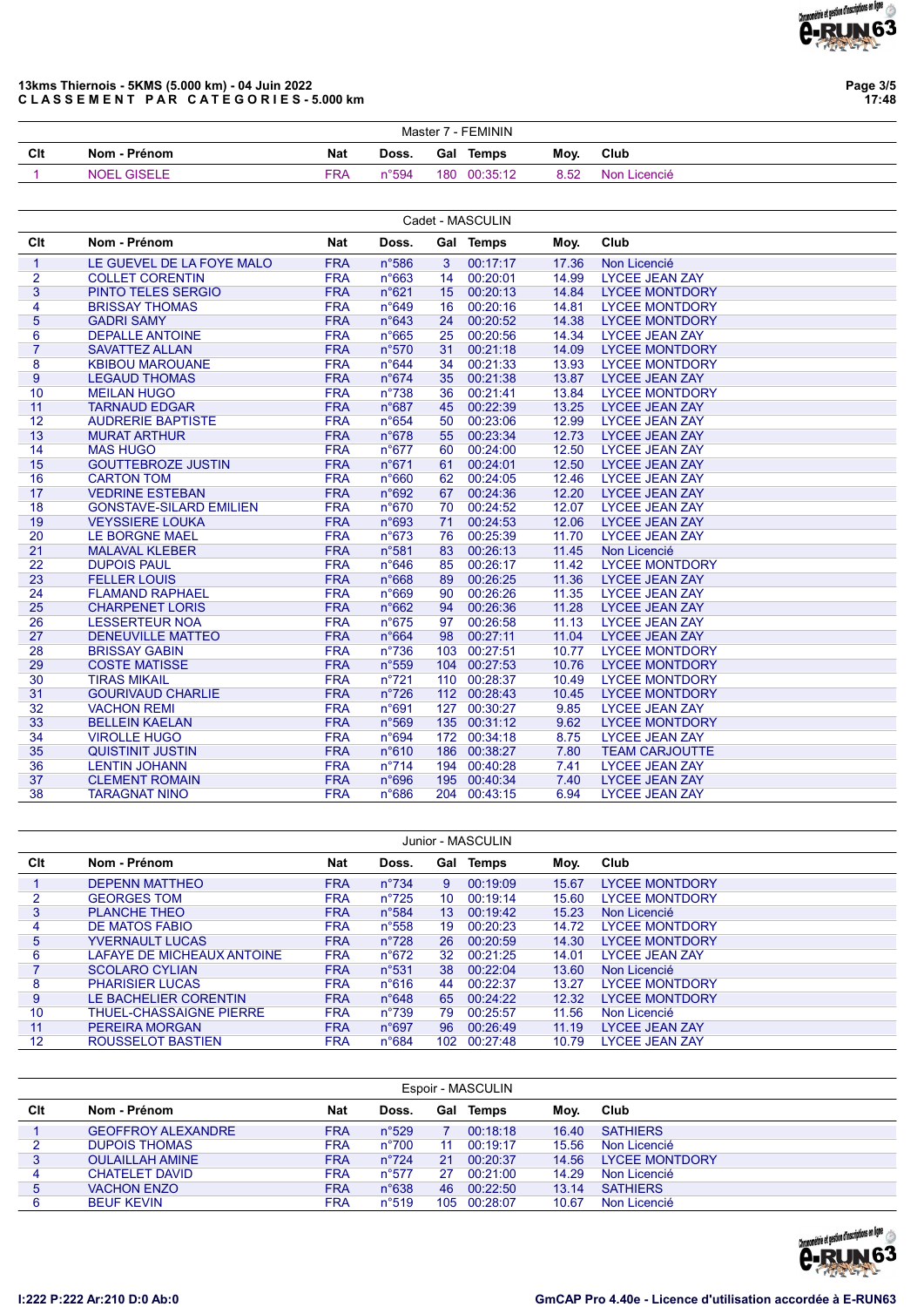

# 13kms Thiernois - 5KMS (5.000 km) - 04 Juin 2022 CLASSEMENT PAR CATEGORIES-5.000 km

Page 4/5 17:48

|     | Espoir - MASCULIN    |            |                |     |              |       |                       |  |  |  |  |  |
|-----|----------------------|------------|----------------|-----|--------------|-------|-----------------------|--|--|--|--|--|
| Clt | Nom - Prénom         | <b>Nat</b> | Doss.          | Gal | Temps        | Mov.  | Club                  |  |  |  |  |  |
|     | <b>BARATIER PAUL</b> | <b>FRA</b> | $n^{\circ}655$ |     | 116 00:29:19 | 10.24 | LYCEE JEAN ZAY        |  |  |  |  |  |
|     | DOSJOUB LEO          | <b>FRA</b> | $n^{\circ}666$ |     | 125 00:30:22 | 9.88  | LYCEE JEAN ZAY        |  |  |  |  |  |
|     | <b>WAGNER TANGUY</b> | <b>FRA</b> | n°608          |     | 153 00:32:54 | 9.12  | <b>TEAM CARJOUTTE</b> |  |  |  |  |  |

|                | Senior - MASCULIN               |            |                |                 |           |       |                        |  |  |  |  |  |
|----------------|---------------------------------|------------|----------------|-----------------|-----------|-------|------------------------|--|--|--|--|--|
| Clt            | Nom - Prénom                    | Nat        | Doss.          |                 | Gal Temps | Moy.  | Club                   |  |  |  |  |  |
|                | <b>ESCALIER NICOLAS</b>         | <b>FRA</b> | $n^{\circ}730$ | 4               | 00:17:24  | 17.25 | Non Licencié           |  |  |  |  |  |
| $\overline{2}$ | <b>FAFOURNOUX MATHIEU</b>       | <b>FRA</b> | $n^{\circ}587$ | 12 <sup>°</sup> | 00:19:34  | 15.34 | Non Licencié           |  |  |  |  |  |
| 3              | <b>VAVRIL HUGO</b>              | <b>FRA</b> | $n^{\circ}540$ | 18              | 00:20:22  | 14.74 | Non Licencié           |  |  |  |  |  |
| 4              | <b>MEYRONNE MATHIEU</b>         | <b>FRA</b> | $n^{\circ}727$ | 29              | 00:21:03  | 14.26 | Non Licencié           |  |  |  |  |  |
| 5              | <b>COSTE GUILLEM</b>            | <b>FRA</b> | $n^{\circ}653$ | 30              | 00:21:11  | 14.17 | Non Licencié           |  |  |  |  |  |
| 6              | <b>HAUTIER CHARLY</b>           | <b>FRA</b> | $n^{\circ}719$ | 41              | 00:22:22  | 13.42 | Non Licencié           |  |  |  |  |  |
|                | <b>FONTENILLE ANTOINE</b>       | <b>FRA</b> | n°521          | 48              | 00:23:00  | 13.05 | Non Licencié           |  |  |  |  |  |
| 8              | <b>MONDIERE REMI</b>            | <b>FRA</b> | $n^{\circ}553$ | 53              | 00:23:23  | 12.83 | Non Licencié           |  |  |  |  |  |
| 9              | <b>AMBLARD GUILLAUME</b>        | <b>FRA</b> | $n^{\circ}708$ | 59              | 00:23:55  | 12.55 | <b>WE LOVE FITNESS</b> |  |  |  |  |  |
| 10             | <b>SEROUX THOMAS</b>            | <b>FRA</b> | $n^{\circ}593$ | 77              | 00:25:44  | 11.66 | Non Licencié           |  |  |  |  |  |
| 11             | <b>MUZARD BENJAMIN</b>          | <b>FRA</b> | $n^{\circ}626$ | 106             | 00:28:08  | 10.67 | Non Licencié           |  |  |  |  |  |
| 12             | <b>BISSON ANTONIN</b>           | <b>FRA</b> | $n^{\circ}731$ | 114             | 00:29:00  | 10.35 | Non Licencié           |  |  |  |  |  |
| 13             | <b>VIEUGE JEAN ROBERT</b>       | <b>FRA</b> | $n^{\circ}526$ | 162             | 00:33:32  | 8.95  | Les trois mats         |  |  |  |  |  |
| 14             | <b>YOVE RENALDO</b>             | <b>FRA</b> | $n^{\circ}527$ | 165             | 00:33:39  | 8.92  | Les trois mats         |  |  |  |  |  |
| 15             | <b>FOURNIER MONTGIEUX YOANN</b> | <b>FRA</b> | $n^{\circ}596$ | 175             | 00:34:37  | 8.67  | Non Licencié           |  |  |  |  |  |
| 16             | QUILLERY PIERRE                 | <b>FRA</b> | n°682          | 179             | 00:35:01  | 8.57  | <b>LYCEE JEAN ZAY</b>  |  |  |  |  |  |
| 17             | <b>GUERPILLON DYLAN</b>         | FRA        | n°604          | 183             | 00:38:21  | 7.82  | Non Licencié           |  |  |  |  |  |

|     | Master 0 - MASCULIN    |            |                |     |          |       |                           |  |  |  |  |  |
|-----|------------------------|------------|----------------|-----|----------|-------|---------------------------|--|--|--|--|--|
| Clt | Nom - Prénom           | <b>Nat</b> | Doss.          | Gal | Temps    | Mov.  | Club                      |  |  |  |  |  |
|     | <b>PITOU JULIEN</b>    | <b>FRA</b> | $n^{\circ}640$ |     | 00:16:57 | 17.71 | <b>Runners DU VILLARD</b> |  |  |  |  |  |
|     | <b>SERGERE THOMAS</b>  | FRA        | $n^{\circ}709$ | 52  | 00.23.20 | 12.86 | <b>FC DORAT</b>           |  |  |  |  |  |
|     | <b>JOURDY MICKAEL</b>  | <b>FRA</b> | $n^{\circ}602$ | 81  | 00:26:05 | 11.50 | Non Licencié              |  |  |  |  |  |
|     | <b>GROSMOND PASCAL</b> | <b>FRA</b> | $n^{\circ}546$ | -99 | 00:27:22 | 10.97 | Non Licencié              |  |  |  |  |  |

|     | Master 1 - MASCULIN            |            |                |               |                  |       |                            |  |  |  |  |  |  |
|-----|--------------------------------|------------|----------------|---------------|------------------|-------|----------------------------|--|--|--|--|--|--|
| Clt | Nom - Prénom                   | <b>Nat</b> | Doss.          |               | <b>Gal Temps</b> | Moy.  | Club                       |  |  |  |  |  |  |
|     | <b>CERCY VINCENT</b>           | <b>FRA</b> | $n^{\circ}715$ | $\mathcal{P}$ | 00.17.13         | 1743  | <b>NATURA TRAIL VOLVIC</b> |  |  |  |  |  |  |
|     | <b>TAYEB NADMI</b>             | <b>FRA</b> | $n^{\circ}707$ | 17            | 00:20:17         | 14.80 | Non Licencié               |  |  |  |  |  |  |
|     | <b>GAILLARD NICOLAS</b>        | <b>FRA</b> | $n^{\circ}518$ | 73            | 00:25:11         | 11.92 | Non Licencié               |  |  |  |  |  |  |
|     | <b>VERDIER-BARBAT STEPHANE</b> | <b>FRA</b> | $n^{\circ}572$ | 92            | 00:26:33         | 11.30 | Non Licencié               |  |  |  |  |  |  |
| 5   | <b>PICARD MATHIAS</b>          | <b>FRA</b> | $n^{\circ}630$ | 131           | 00:30:40         | 9.78  | Non Licencié               |  |  |  |  |  |  |
|     | <b>FABRIZIO AURELIEN</b>       | FRA        | $n^{\circ}542$ | 177           | 00:34:39         | 8.66  | Non Licencié               |  |  |  |  |  |  |

|                 |                          |            |                |     | Master 2 - MASCULIN |       |                            |
|-----------------|--------------------------|------------|----------------|-----|---------------------|-------|----------------------------|
| Clt             | Nom - Prénom             | <b>Nat</b> | Doss.          | Gal | <b>Temps</b>        | Moy.  | Club                       |
|                 | <b>AUFAURE SEBASTIEN</b> | <b>FRA</b> | $n^{\circ}545$ | 6   | 00:18:11            | 16.51 | Limagne-athletes-endurance |
|                 | <b>VACHON STEPHANE</b>   | <b>FRA</b> | $n^{\circ}639$ | 23  | 00:20:42            | 14.50 | <b>SATHIERS</b>            |
| 3               | <b>SCHILTZ MICHEL</b>    | <b>FRA</b> | $n^{\circ}598$ | 33  | 00:21:27            | 13.99 | Non Licencié               |
| 4               | <b>PASQUET SYLVAIN</b>   | <b>FRA</b> | $n^{\circ}733$ | 54  | 00:23:32            | 12.75 | <b>FCGTHIERS</b>           |
| $5\overline{)}$ | ROQUES YVAN              | <b>FRA</b> | $n^{\circ}706$ | 57  | 00:23:47            | 12.62 | Non Licencié               |
| 6               | <b>BRUN LUDOVIC</b>      | <b>FRA</b> | $n^{\circ}539$ | 121 | 00:29:36            | 10.14 | Non Licencié               |
|                 | <b>AMBLARD STEPHANE</b>  | <b>FRA</b> | $n^{\circ}583$ | 137 | 00:31:17            | 9.59  | Non Licencié               |
| 8               | <b>BLAISOT MICKAEL</b>   | <b>FRA</b> | $n^{\circ}704$ | 140 | 00:31:23            | 9.56  | Non Licencié               |
| 9               | <b>GENES ANTHONY</b>     | <b>FRA</b> | $n^{\circ}538$ | 152 | 00:32:41            | 9.18  | Non Licencié               |
| 10              | <b>MAIGNE AURELIEN</b>   | <b>FRA</b> | $n^{\circ}532$ | 168 | 00:33:58            | 8.83  | <b>RCT</b>                 |
| 11              | <b>WAGNER FREDERIC</b>   | <b>FRA</b> | n°606          | 181 | 00:35:35            | 8.43  | <b>TEAM CARJOUTTE</b>      |

|     | Master 3 - MASCULIN      |            |                |     |          |       |                        |  |  |  |  |  |
|-----|--------------------------|------------|----------------|-----|----------|-------|------------------------|--|--|--|--|--|
| Clt | Nom - Prénom             | Nat        | Doss.          | Gal | Temps    | Mov.  | Club                   |  |  |  |  |  |
|     | <b>BULIDON FREDERICK</b> | <b>FRA</b> | $n^{\circ}552$ | 5   | 00:17:56 | 16.74 | RUNNING SHOP           |  |  |  |  |  |
| 2   | <b>LAFAYE PIERRE</b>     | <b>FRA</b> | $n^{\circ}544$ | 8   | 00:18:47 | 15.98 | <b>LYCEE MONTDORY</b>  |  |  |  |  |  |
|     | AIGUEBONNE JEAN-ERIC     | FRA        | $n^{\circ}547$ | 22  | 00:20:39 | 14.53 | Non Licencié           |  |  |  |  |  |
| 4   | DE MATOS FERNANDO        | <b>FRA</b> | $n^{\circ}537$ | 42  | 00:22:31 | 13.33 | Non Licencié           |  |  |  |  |  |
|     | <b>WATTELET BRUNO</b>    | <b>FRA</b> | $n^{\circ}695$ | 43  | 00:22:35 | 13.29 | <b>I YCEE JEAN ZAY</b> |  |  |  |  |  |